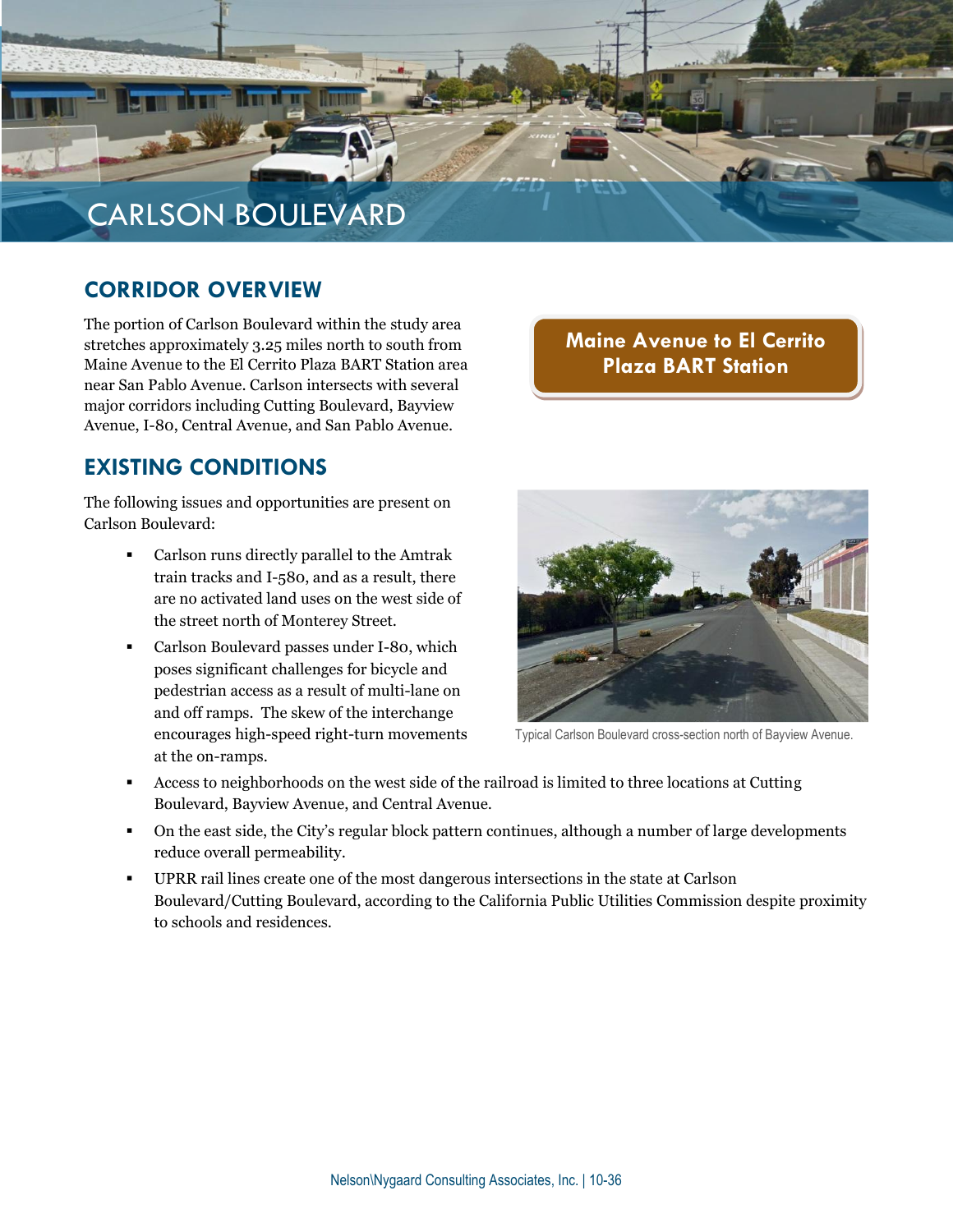

80' ROW

## **PLANNED IMPROVEMENTS**

The Richmond Pedestrian Plan and Bicycle Master Plan propose several improvements to Carlson Boulevard:

- Buffered Bicycle Lanes
	- South 23rd Street to Bayview Avenue
- Class II Bicycle Lanes
	- Bayview Avenue to Tehama Avenue
	- Existing bicycle lanes south of Tehama Avenue (completed in 2013)
- Consider grade separation or roundabout
	- Carlson Boulevard/Cutting Boulevard intersection



 Short-Term: Connect north of Broadway to 23rd Street to provide an on-street continuation of the Richmond Greenway as a temporary gap closure

**CUTTING B** 

- o Install two-way cycletrack adjacent to southbound 23rd Street
- o Stripe bike lane on part of 22nd Street bridging 23rd Street
- o Class I spur path on the east side of Carlson Boulevard between the Richmond Greenway and Broadway, which may require right-of-way acquisition
- $\circ$  Install two-way cycletrack on Carlson Boulevard between Broadway and 23rd Street
- o Install bicycle signal at Carlson Boulevard/Broadway to accommodate transition between Richmond Greenway and two-way cycletracks on Carlson Boulevard and 22nd Street
- Long-Term: Staggered mid-block crosswalk across Carlson Boulevard north of Ohio Avenue
	- Close Richmond Greenway gap across  $23<sup>rd</sup>$  Street with a bicycle/pedestrian bridge and provide a crossing at the railroad tracks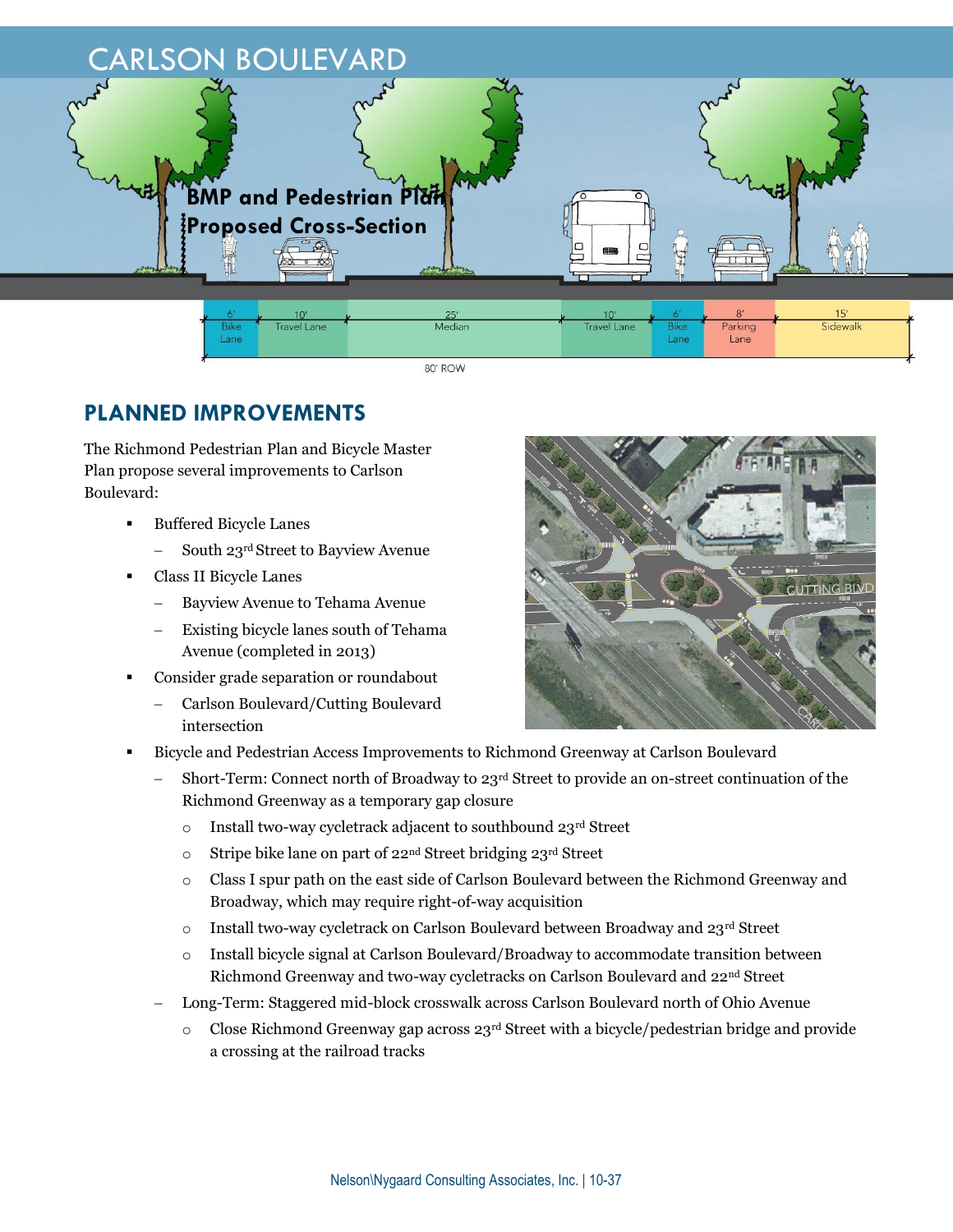### **PLANNING CONSIDERATIONS/ OPERATIONAL REQUIREMENTS**

- In the near-term (through 2023), traffic volumes on Carlson Boulevard are not expected to require more than one general purpose travel lane in each direction throughout most of the corridor, with center left turn lanes in place of a median in advance of selected intersections.
- In the near-term, Carlson Boulevard will continue to be served by AC Transit local service (Route 71 linking Richmond BART with El Cerrito Plaza BART via Carlson Blvd and Central Avenue), with additional routes and shuttles using the corridor south of Bayview Avenue, as development of the Richmond Bay Campus and Shoreline area proceed.
- Carlson Boulevard is not part of the City of Richmond network of truck routes.
- In the long-term (2030 and beyond), traffic associated with full build-out of the Richmond Bay Campus and other parts of the South Shoreline Specific Plan area may increase pressure to expand the peak hour vehicle movement capacity of this and/or other key crossings of I-580. It is quite difficult to predict 20 year forecasts even in time periods over which conditions are expected to be relatively stable. At present, changes in vehicle miles of travel (VMT) per capita, which peaked in 2004 and continues to be in decline even after the recession; vehicle technology, and generational shifts in the preference for driving, make reliable prediction of 20-year forecasts exceedingly difficult. For planning purposes, two options have been considered for Carlson Boulevard and Cutting Boulevard (one of the two may need to revert to the current number of travel lanes (two through lanes in each direction) to accommodate traffic between South Richmond and the I-80 and I-580 corridors).
- Carlson Boulevard provides a long, continuous, north-south link in the bicycle network, linking Central Richmond to El Cerrito and the El Cerrito Plaza BART Station. It also connects with a proposed bike boulevard in Albany that connects to Berkeley's 9th Street bike boulevard and continues on other streets through Emeryville and Oakland to the West Oakland BART Station
- With enhanced east-west connections between South Richmond and Carlson Boulevard, Carlson Boulevard would provide an important bicycle route to transit
- Carlson Boulevard provides access to the Richmond Greenway, which connects to the Ohlone Greenway and El Cerrito Del Norte BART Station to the east.
- Sidewalk gap closure and improvements are being considered for the north and south sides of Cutting Boulevard just west of the intersection at Carlson Boulevard. Through this project, intersection improvements at the Cutting Boulevard/Carlson Boulevard may also be made. As a result, any nearterm planning and investments should consider the long-term recommendation for a roundabout at this location.
- Through previous planning efforts, grade-separation of Cutting Boulevard over the railroad track, just west of the Cutting Boulevard/Carlson Boulevard intersection, has been considered but not included in planning document s due to concerns from adjacent businesses.

### **CONCEPTUAL RECOMMENDATIONS: NEAR TERM (2015-2024)**

Building-off of previous recommendations for these two corridors, the SRTCP proposes near-term bicycle and pedestrian improvements. The intent of the near-term preliminary recommendations is to provide cost-effective, readily-implementable access improvements using low-cost materials, such as paint, safe-hit posts, and planter boxes

The following segment improvements are proposed: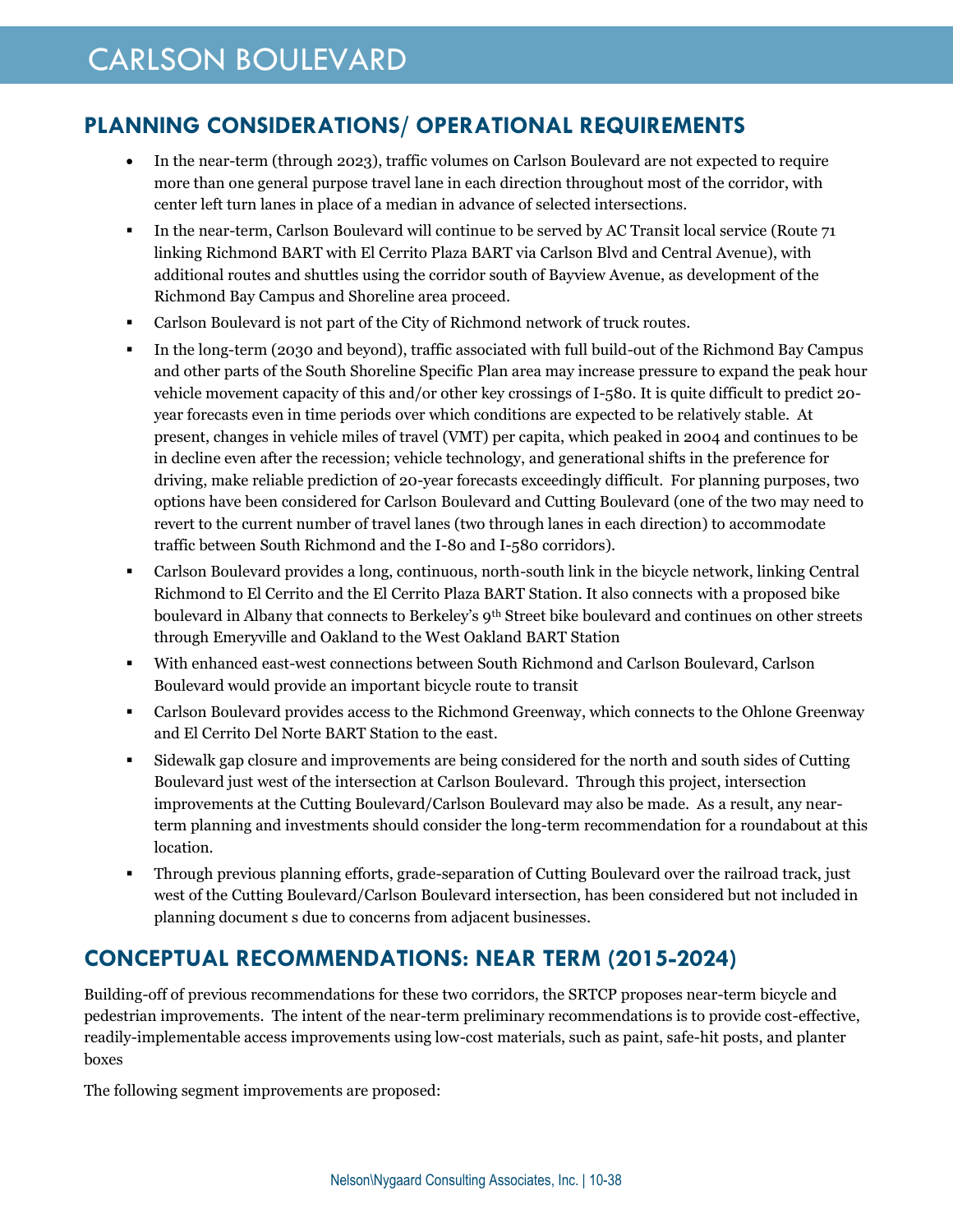- Broadway to Bayview Avenue
	- Four-lane to two-lane reduction (one in each direction)
	- Stripe typical buffered bicycle lanes (11' travel lane, 4' buffer, 7' bike lane)
- Bayview Avenue to Tehama Avenue
	- Bicycle lanes (70' cross section: 8' parking, 6' bicycle lanes, 11' outside travel lanes, and 10' inside travel lanes)

**Figure 10-16 Carlson Boulevard, North of Bayview, Conceptual Recommendation, Near-Term (2015-2024)**



Additionally, the following intersection treatments are recommended:

- **Carlson Boulevard/Richmond Greenway** 
	- Install two-way cycletrack adjacent to southbound 23rd Street
	- Stripe bike lane on part of 22nd Street bridging 23rd Street
	- Class I spur path on the east side of Carlson Boulevard between the Richmond Greenway and Broadway, which may require right-of-way acquisition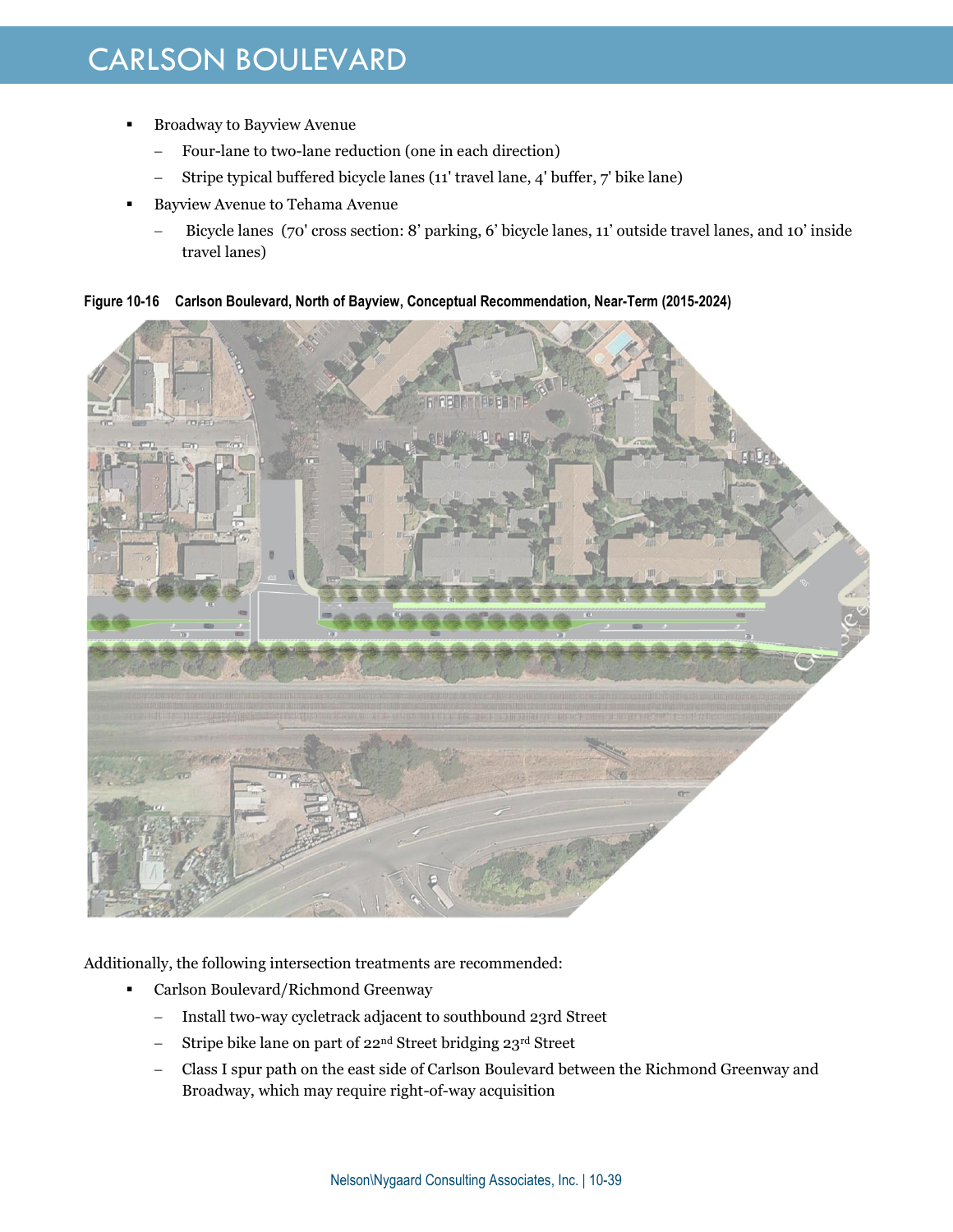- Install two-way cycletrack on Carlson Boulevard between Broadway and  $23<sup>rd</sup>$  Street
- Install bicycle signal at Carlson Boulevard/Broadway to accommodate transition between Richmond Greenway and two-way cycletracks on Carlson Boulevard and 22nd Street
- Carlson Boulevard/Bayview Avenue
	- Eliminate turn pockets where required, stripe curb extensions, stripe median nose, and accommodate bikeways and "protected intersection" feature (see the Bayview Avenue Corridor Profile on Page 10-49 for an illustration of conceptual recommendations for this intersection).
- Mark and Enhance Crosswalk approximately every 500' (every two blocks) between Tehama Avenue and Central Avenue
	- Stripe median refuge with planters and safe-hit posts at SB off-ramp
	- Narrow on-ramp to have on receiving lane
	- Stripe curb extension with planters and safe-hit posts at southwest corner of SB on-ramp
	- To support frequent crosswalks, consider marking crosswalks at:
		- o Carl Avenue
		- o Placer Street
		- o Plumas Avenue
		- o Sutter Avenue
		- o Sacramento Avenue
		- o Panama Avenue
		- o El Dorado Street
- Carlson Boulevard/I-80 WB Ramps
	- Stripe median refuge with planters and safe-hit posts at SB off-ramp
	- Narrow on-ramp to have on receiving lane
	- Stripe curb extension with planters and safe-hit posts at southwest corner of WB on-ramp
	- Complete a signal warrant analysis to consider implementation of a traffic signal to support northbound left-turns onto I-80 EB Ramp and left-turns off of the I-80 WB ramp
	- Coordinate with existing I-80 EB Ramps signal and a potential signal at Tehama Avenue/San Luis Avenue
- Carlson Boulevard/I-80 EB Ramps
	- Narrow on-ramp to have one receiving lane
	- Stripe curb extension with planters and safe-hit posts at northeast corner of EB on-ramp
	- Modify signal and intersection geometry to remove right-turn slip lane
- Carlson Boulevard/Tehama Avenue/San Luis Avenue
	- Complete a signal warrant analysis to consider implementation of a traffic signal to sup
	- Coordinate with existing I-80 EB Ramps signal and a potential signal at I-80 WB Ramps
	- Relocate bus stops to far-side of intersection if signal is implemented
- Carlson Boulevard/Columbia Avenue and Carlson Boulevard/Sacramento Ave
	- Complete a signal warrant analysis to consider implementation of traffic controls to support safe routes to school at Fairmount Elementary School and destinations on San Pablo Avenue.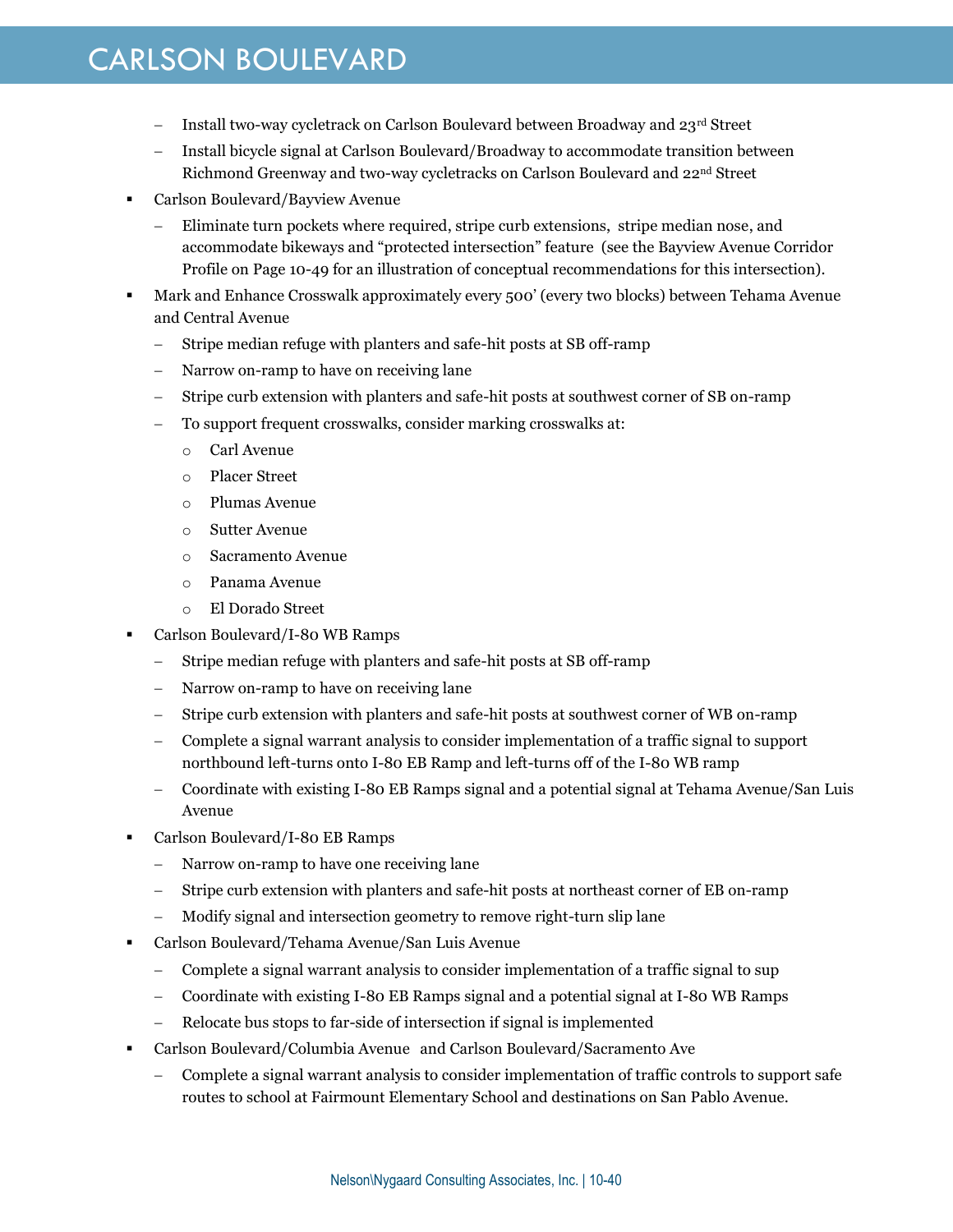Conceptual recommendation is for installation of RRFB and in-street lighting for the pedestrian crossing at Sacramento and full signalization for the crossing at Columbia Avenue.

 Relocate bus stops to be at the far side of all signalized intersections, where supported by existing crosswalks and land uses

As detailed above, south of Tehama Avenue, it is recommended the enhanced crosswalks be marked and installed with pedestrian-activated beacons approximately every 500 feet (approximately every two blocks through the Richmond Annex). The intent is to improve pedestrian access through the neighborhood, particularly where Carlson still have a four-lane cross section. The crosswalk enhancements listed above assume the 500 foot spacing.

### **Transit**

In the near-term Carlson Boulevard will continue to be served by AC Transit Local Line 71 (Richmond BART-El Cerrito Plaza BART), with service frequency increasing over time south of South 47th Street, as demand increases in association with development at the Berkeley Global Campus (BGC) and within the South Shoreline area. Future transit connections and service frequency along Carlson Boulevard depend in part on route options for serving the new BGC as it develops.

South of Bayview, combined transit service frequency on Carlson Boulevard will be one bus every 10-15 minutes, as a result of routing a new direct service from Richmond BART to El Cerrito Plaza BART via Marina Bay Parkway/South 23rd, Regatta Boulevard, Meade Street, Bayview Avenue, Carlson Boulevard, and Central Avenue. This level of service and estimated future traffic volumes on Carlson Boulevard do not necessitate lane dedication for transit or HOV in the near-term.

All existing bus stops in the corridor would need to be made fully accessible for people with limited mobility and where necessary, upgraded with shelters, benches and schedule information.

### **CONCEPTUAL RECOMMENDATIONS: LONG-RANGE (2030 +)**

Long-range solutions are all also proposed, as anticipated development from the South Shoreline area and the Lawrence Berkeley National Lab Richmond Bay Campus take shape. The long-range recommendations include making major changes to the roadway, such as adjusting curb and gutter and providing raised cycletracks, some of which may be funded through development.

The following segment improvements are proposed:

- **Broadway to Bayview Avenue** 
	- Four- to two-lane reduction (one lane in each direction)
	- Two-way cycletrack on the west side of the street (10' bikeway, 3' minimum buffer; install soft-hit posts, rumble strips separating buffer and travel lane)
	- Narrow travel lanes to 10' southbound to accommodate wider bikeway
	- Northbound, assign additional roadway space from lane reduction to a widening the landscaped median
		- $\circ$  Consider widening the sidewalk (instead of widening the median) in the future if land uses with higher pedestrian demand redevelop
- Bayview Avenue to Tehama Avenue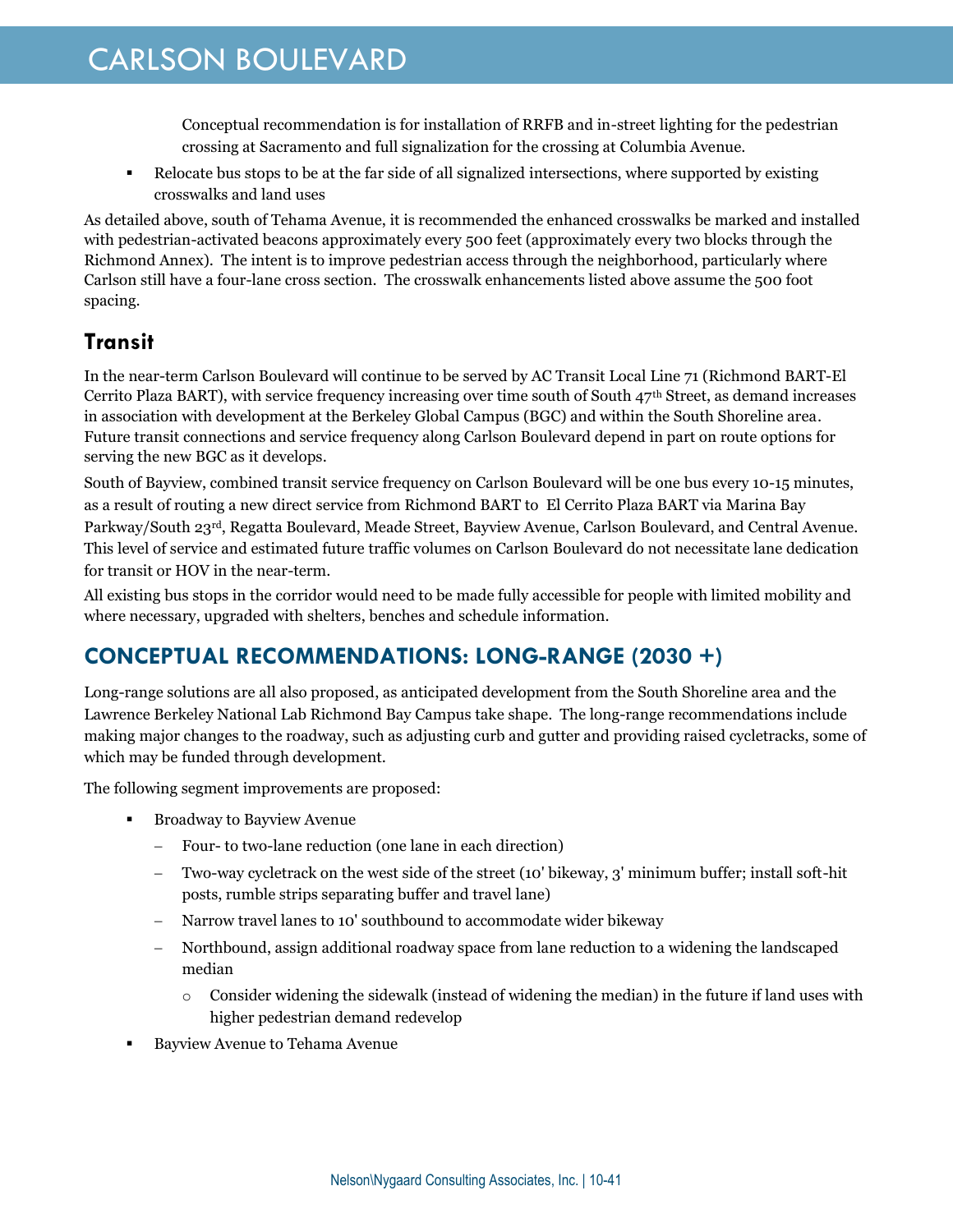- Maintain Class II bicycle lanes within existing right-of-way, as proposed under the near-term improvements (70' cross section: 8' parking, 6' bicycle lanes, 11' outside travel lanes, and 10' inside travel lanes)
- Consider a four- to three-lane reduction with additional roadway space used to provide parkingseparated directional cycletracks (6' bicycle lanes, 3' buffers, 8' parking, 11' travel lanes, and 10' twoway left-turn lane). Provide 6' raised median refuge at unsignalized crosswalks.
- All locations
	- Pedestrian-scale lighting corridor-wide on Carlson
	- Bicycle and pedestrian wayfinding signs

**Figure 10-17 Carlson Blvd. at Cutting Blvd., Preliminary Recommendation, Long-Term (2030+)**

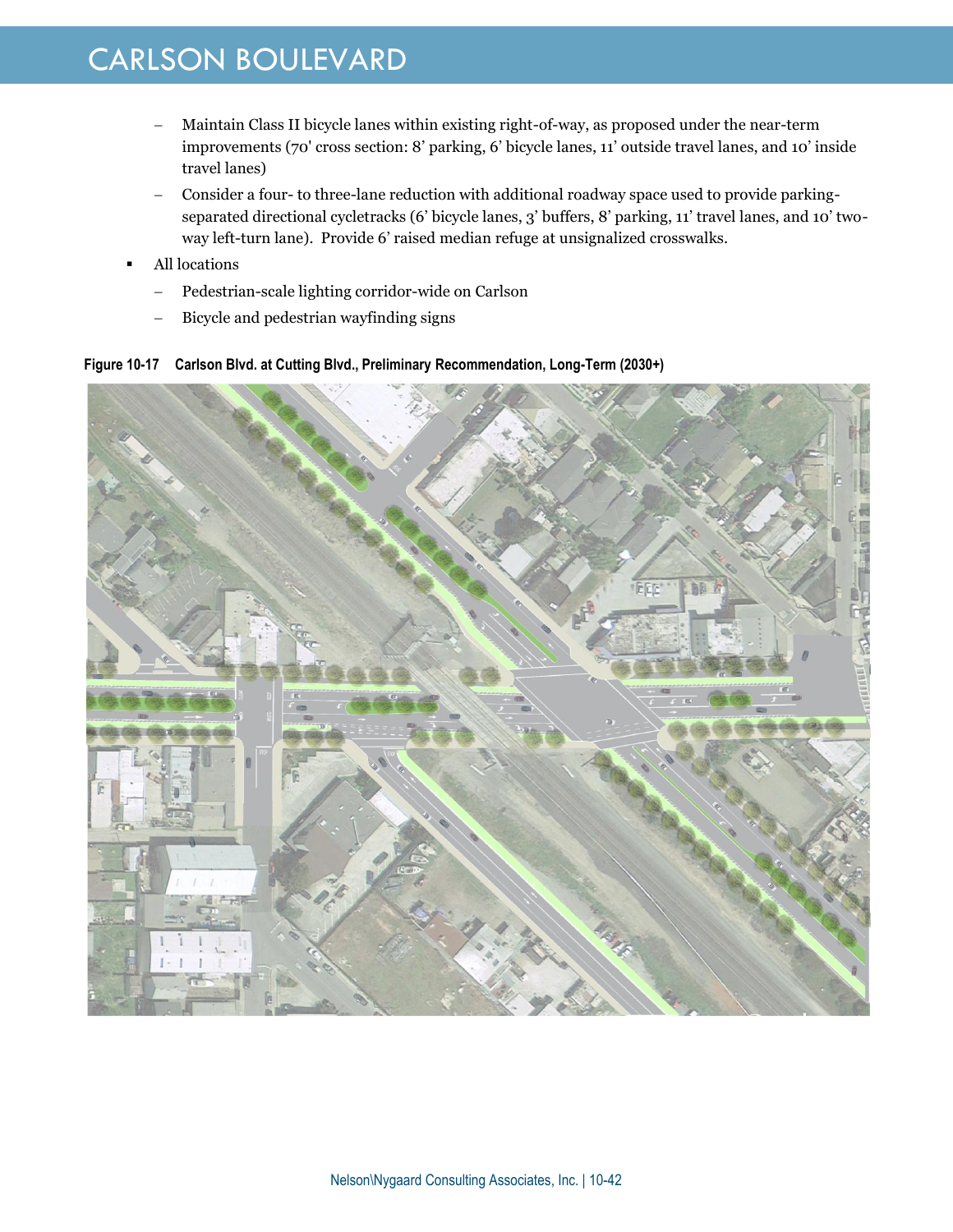Additionally, the following intersection treatments are recommended:

- Cutting Boulevard/Carlson Boulevard
	- Consider implementing a roundabout instead of a signal at this location pending future feasibility analysis building on the work competed for the Pedestrian Plan and City support
	- Define roadway edge with curb and gutter on northwest and southwest corners with curb extensions and squaring up crosswalks
	- Close sidewalk gap on north and south sides of Cutting Boulevard
	- Provide extra wide sidewalk on the south side of Cutting with space marked for travel by bicycles, linking the proposed Spring Street bikeway to a wide crosswalk connection to the Carlson Boulevard cycle track.
	- Widen southbound Carlson Boulevard approach to accommodate right-turn pocket
	- Install separate bike phase or protected turn phasing across cycletrack
	- Consider grade separation of the railroad tracks in the longer term, depending on City and community support
- Carlson Boulevard/Bayview Avenue and Carlson Boulevard/Broadway
	- Install separate bike phase or protected turn phasing across cycletrack
- All Intersections
	- Bicycle Signal Detection

#### **Transit**

In the long-term (2030 and beyond), the following transit enhancements are proposed for the Carlson Boulevard corridor:

- Service along the entire corridor, from El Cerrito Plaza BART to Richmond BART would be upgraded to meet frequent service standards (service every 15 minutes or better at least 18 hours per day on weekdays).
- Service frequency would be best (every 7-15 minutes) south of Bayview Avenue, with the addition of a new frequent service route connecting Richmond BART with El Cerrito Plaza BART, via Marina Bay Parkway/South 23rd, Regatta Boulevard, Meade Street, the SE edge of the Berkeley Global Campus, Bayview Avenue, Carlson Boulevard and Central Avenue.
- A new rail transit station along the UPRR corridor at or near the proposed South 47th Street overpass of I-580 would provide regional transit connections for residents of the Carlson Corridor, employees of the Richmond Bay Campus, and other Shoreline area residents, employees and visitors. The station would be contingent upon the development of an Eastshore transit line (similar in frequency, capacity and function to the eBART line currently under construction in East Contra Costa County, as envisioned in the San Francisco Bay Area Regional Rail Plan and the draft BART Metro Vision plan). The new service would be provided on or adjacent to the existing Union Pacific main line, connecting Hercules and Richmond to San Leandro, with stops in Berkeley, Emeryville, West Oakland (with a potential direct connection to BART) among others.
- All existing bus stops in the corridor would need to be made fully accessible for people with limited mobility and where necessary, upgraded with shelters, benches and schedule information.